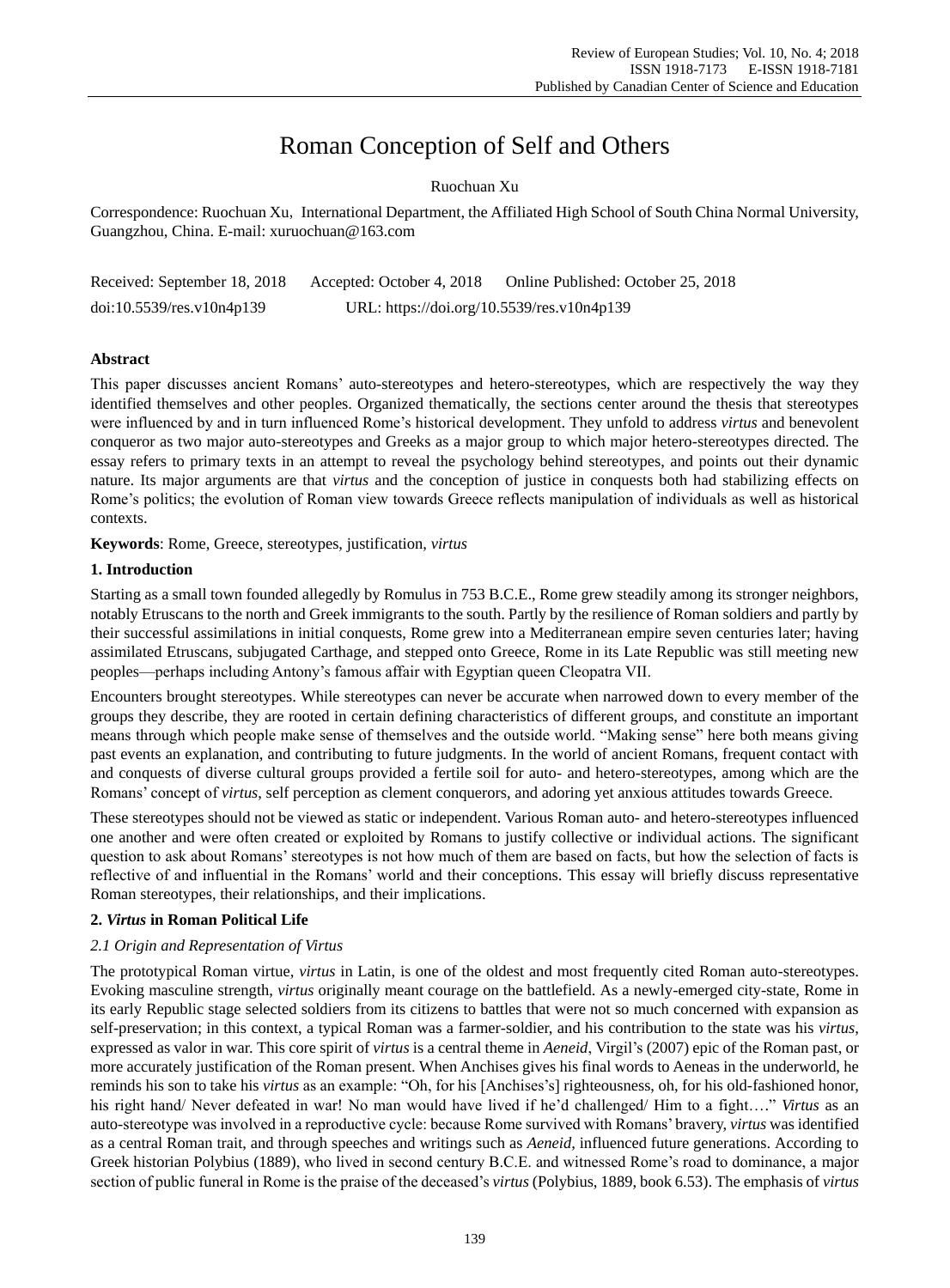in state events like this helped set up role models for young Romans and demanded them to frame their conducts accordingly, thus passing on this auto-stereotype.

#### *2.2 Evolution of Virtus*

As a central word in Roman identity and political life, *virtus* developed with the Republic to include qualities of justice, temperance, and prudence in addition to courage. The new intellectual light of *virtus* was perhaps most championed by Sallust (2010), who in his preface of *Catiline's Conspiracy* wrote:

We use the mind more for control, the body for servitude; the one we have in common with the gods, the other with the beasts. And so I think it more upright to seek glory with their inner resources than with our physical strength and, since life is itself brief, to make the memory of our lives as long as possible. I say this because the glory of wealth and physical beauty is fluid and fragile; but virtue[*virtu*s] is held brilliant and eternal. (Sallust, 2010, book 1.2-1.4)

While Sallust is justifying his decision to write history with *virtus*, the extended use of this auto-stereotype, also frequently mentioned by Cicero, was not a rare case. As the Republic grows, rhetoric at Rome was not less important than might in the field, and elites no longer saw serving in the army necessary to achieve fame and *gloria*.

# *2.3 The Essence of Virtus*

Worth noting is that in either primitive or developed contexts, *virtus* almost always emphasized public contribution instead of private dominance. Contrasted to core words for "manliness" in most other cultures, *virtus* stands as a peculiar one that has no sexual implication. "Masculinity" in modern English, for instance, includes "sexually assertive" as one of its connotations. This peculiarity cannot be simply read as the product of Romans' selfless devotion to the state. In any society, family acts as crucial building blocks; it was just that patriarchy was so strong and inherent in laws in Roman society, that Romans needed not to stress private manliness in words. Thus, *virtus* as an auto-stereotype was institutionalized, the institution being the republic, and was hence enabled to play a central role in Roman political life (McDonnell, 2006).

# **3. Benevolent Conqueror—or Not?**

#### *3.1 Romans' Self-Justification*

The need of anchoring themselves to a justified cause loomed large when Romans conquered other peoples, stimulating their auto-stereotype as benevolent and lawful conquerors to develop. Cicero (1913), in his *On Duties* (*De Officiis*), established a set of principles on which Romans' subjugation of other groups were based. He described war as a secondary means to resolve disputes when they cannot be settled through peaceful negotiations. Not only did he assert that Romans always followed this principle before starting a war, but he also prided on Romans' benevolence: "Not only must we show consideration for those whom we have conquered by force of arms but we must also ensure protection to those who lay down their arms and throw themselves upon the mercy of our generals" (Cicero, 1913, book 1.11). It is true that the Republic in its early stage generally adhered to this principle of lenience, and it was a major reason for Rome's success as Rome granted citizenship to Etruscans, Umbrians, among other groups. By Late Republic, however, Rome's wars were increasingly imperialistic in nature and less fair in procedure and aftermath.

## *3.2 A Religious Perspective*

In addition to seemingly fair tenets of war, Romans enhanced their understanding of their conquests with religion. Roman generals often attributed the outcomes of battles to the power of Gods and performance of certain rituals; even more interestingly, Romans saw military victory as necessarily linked to religious victory. During its war with Etruscans, when the siege of Veii was on the verge of an end, dictator Camillus considered at once not the disposal of the enemy, but of the enemy's god, and so invited, "Juno Regina, you who now inhabitants of Veii, I pray that you will follow us as victors to our city, soon to be your city, where a shine worthy of your majesty will receive you" (Livy, 1850, book 5). Part of Camillus's reason for doing so was the belief that any state would be defenceless and null without the protection of its own gods, and transferring the Etruscan Juno was synonymous with military triumph. Romans went beyond the conception that "our gods helped us" in its deep-rooted view of religious subjugation and assimilation as integral parts of war. In this religious perspective, Romans saw their conquests as just because of gods' help and clement because of their welcome of other peoples' gods. In this way, Rome was less anxious about its expansion.

#### *3.3 Fulfillment of Auto-stereotype*

Roman political decision and perception of history usually attempted to fulfill the self-image as clement and legitimate conquerors—an important way in which this auto-stereotype was exploited. As can be next seen, Romans' achievement of their ideals is sometimes discrepant between appearance and content. Take the Third Punic War as an example: it was preluded by Numidia's encroachment of Carthaginian territory, two years after which Rome declared war on Carthage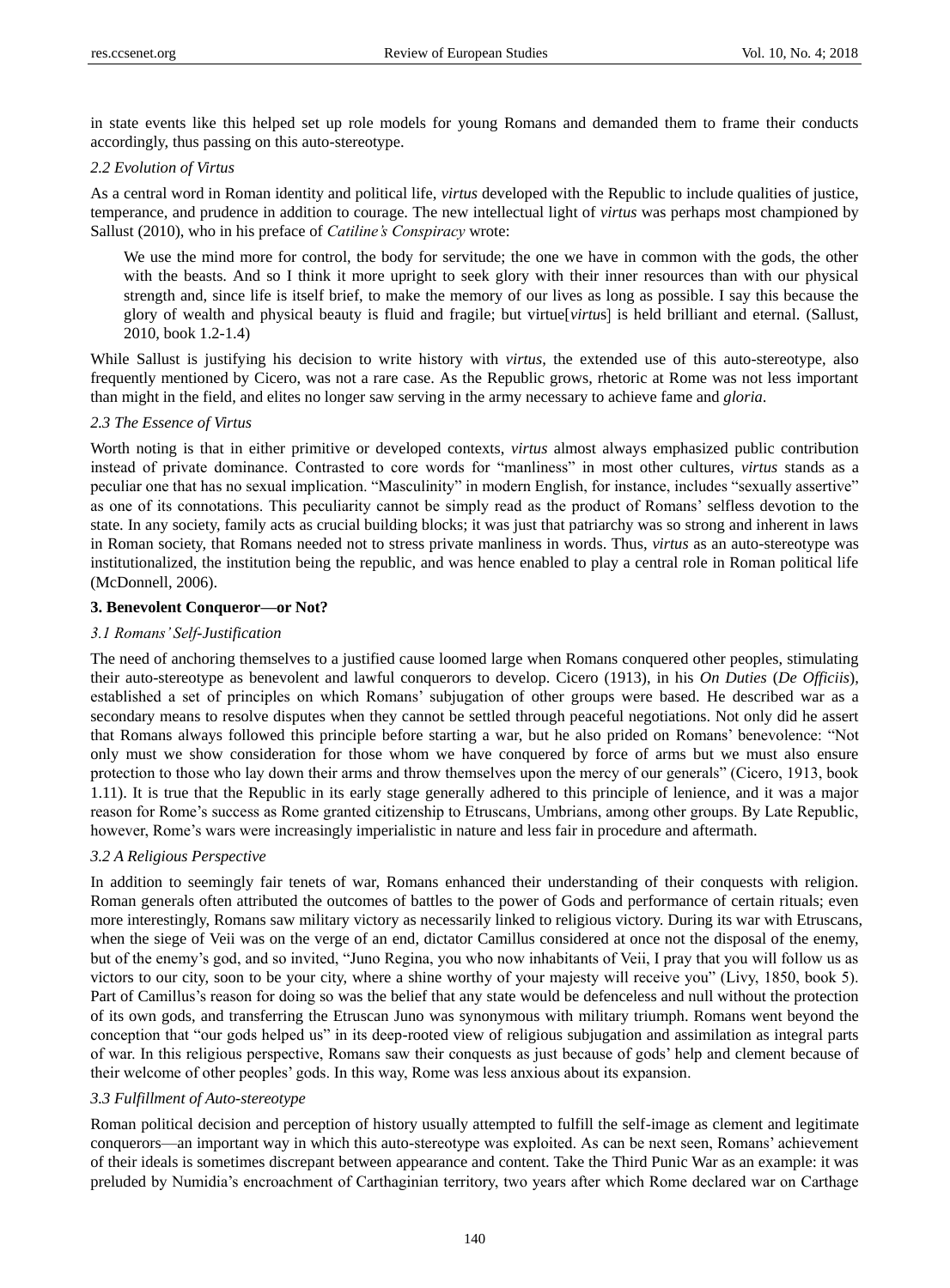when Roman envoys discovered Carthaginian possession of army and navy. Carthage offered hostages and other concessions to appease Rome, but Rome gathered the army and further demanded conditions of peace. As Rome issued increasingly harsh terms, its final demand that Carthage destruct its current city and build a new one further inland enraged Carthaginians to sought to arms (Livy, 1850, book 48). While it seems that it was Carthage that provoked the war and Rome followed the principled procedure to war just as what Cicero laid out centuries later, Rome's offering of cruel peace treaties was already an act of war. Its pretext of gathering the army was Carthage's possession of new army and navy, which supposedly violated the peace treaty made after the Second Punic War; yet by that time, Carthage had paid all the required indemnity and viewed the treaty as null. Rome's motive in using harsh conditions to provoke war might not be too different from later Europeans—to set themselves in a rightful position. No wonder Polybius (1889) observed:

This idea having been firmly fixed in the minds of all, they looked out for a suitable opportunity and a decent pretext to justify them in the eyes of the world. For indeed the Romans were quite rightly very careful on this point. For instance, the general impression that they were justified in entering upon the war with Demetrius enhances the value of their victories, and diminishes the risks incurred by their defeats; but if the pretext for doing so is lame and poor the contrary effects are produced. (Polybius, 1889, book 36.2)

Polybius suggests that superficially just procedures of war were created for utility, namely ensuring the soldiers' morale. Even when they were not on the just side, the power of Romans' auto-stereotype as just could direct them to look for pretexts and deceive themselves. Romans were so obsessed with the lawfulness of their conquests with reason.

# *3.4 Impact of Self-justification*

If the procedure is just, then the outcome must be just. As modern historian David Mattingly (2011) suggests, the concept of justified and benevolent conqueror is more than mere self-justification, particularly when taking into consideration Roman writings on the clemency and justice shown to defeated enemies and new subjects. Virgil's, Cicero's, and others' works gave Roman elites assurance that their colonial rule was just and divine. Reality was distorted at times when Romans recognized the enemy's legitimate activities as offence of their interests (Mattingly, 2011, p.18). This anxious reaction, or even ideology, of colonizers can be compared to the nineteenth century concept of "White Men's Burden," whereby Europeans saw their colonization as beneficiary to indigenous peoples by spreading advanced knowledge and technology. We must not ignore the self-deceptive aspect of this Roman auto-stereotype, given that tricks lurked behind the façade of just war and inequalities clearly defied the picture of equal citizenship for all.

## **4. Rome and Greece-Shift of Stereotypes**

#### *4.1 Greek, Roman, or Greco-Roman?*

Rome's interaction with Greece, as a classical example of cultural merger, brought about interaction among Romans' and Greeks' auto- and hetero-stereotypes; as the story went, the development of Romans' auto-stereotype was influenced by its hetero-stereotype of Greece first as antithesis and then as cultural forefather. When people refer to the culture of the antiquity, the term "Greco-Roman" frequently comes to mind. Horace's (2011) famous quote that "Conquered Greece took prisoner her rough conqueror and introduced/ The arts to rustic Latium." (Horace, 2011, book 2 epistle 1 lines 156-157) outlines the basic Greek influence of Rome and points to the origin of the concept people have of a Greco-Roman cultural entity.

## *4.2 Initial Roman Setting of Greece as Antithesis*

Yet the historical development has more nuances. Initially, Greek influence, or Hellenic influence, was not so welcomed in Rome, especially by Cato the Elder. In his famous admonishments for his son to be careful of Greek literature and medicine, as well as other writings and speeches, Cato's central concern was that infiltration of Greek culture might corrupt the simplicity of Romans. A stringent advocate of the typical Roman *virtus*, Cato took a tough stance against luxuries and spread of Hellenic culture, and hence earned a name as Cato the Censor. Ironically, Cato himself spoke Greek and read more than a small amount of Greek literature. In Cato, the anxiety to juxtapose one's own culture with that of the influential other was clearly exhibited. This tendency is perhaps best illustrated in a famous part of *Aeneid*, in which Virgil (2007) invokes this archaic juxtaposition:

Others [Greeks] will hammer out bronzes that breathe in more lifelike and gentler

Ways, I suspect, create truer expressions of life out of marble,

Make better speeches, or plot, with the sweep of their compass, the heaven's

Movements, predict the ascent of the sky's constellations. Well, let them!

You, who are Roman, recall how to govern mankind with your power.

These will be your special "Arts": the enforcement of peace as a habit,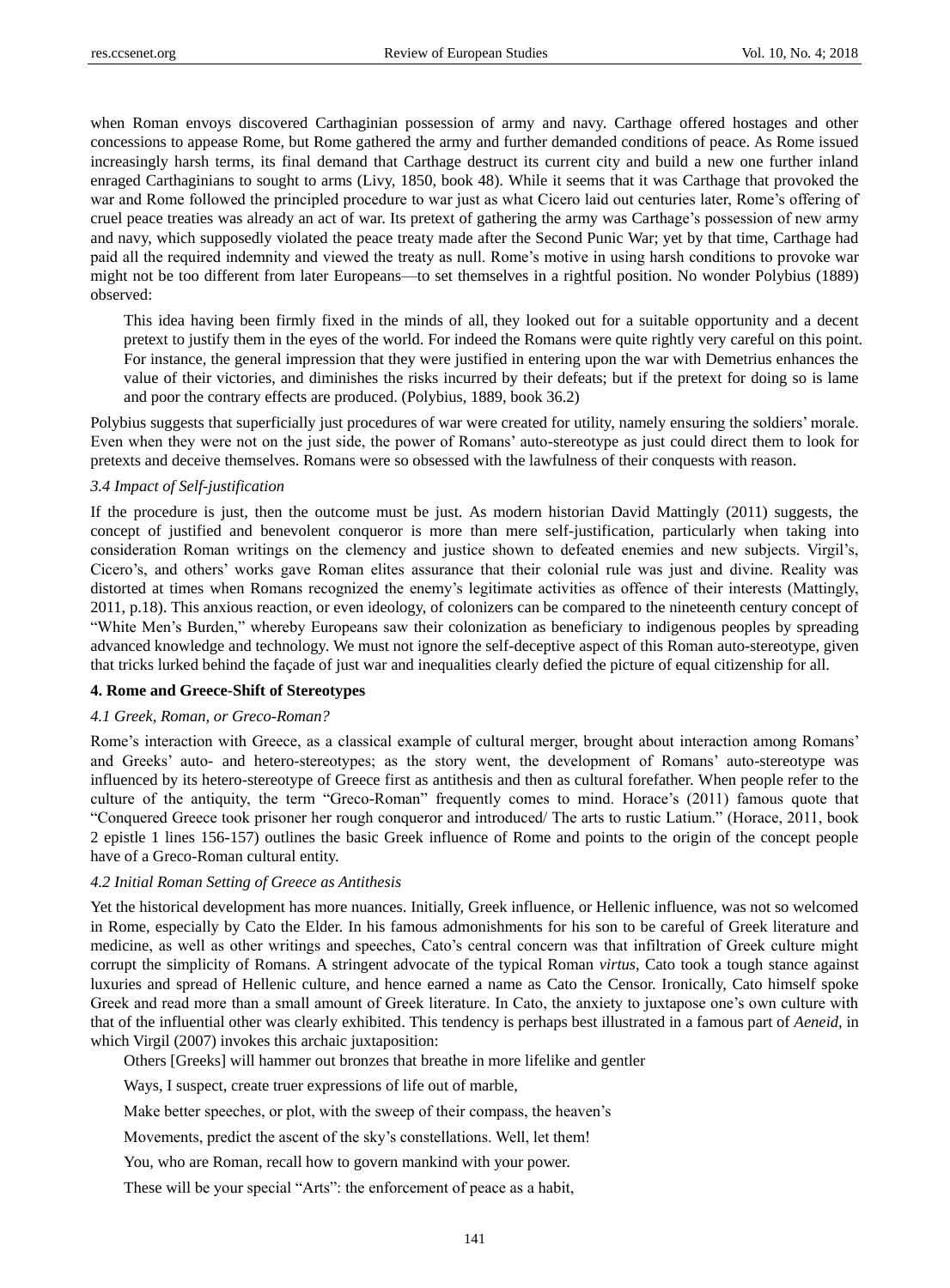Mercy for those cast down and relentless war upon proud men. (Virgil, 2007, book 4 lines 847-853)

Through setting a contrasting hetero-stereotype of Greeks as artists, Romans affirmed their auto-stereotype as simple, courageous, and clement conquerors. Interestingly, Greek contemporaries of Cato generally viewed Romans as barbarians, and Cato had that in mind when he wrote:

They have taken an oath amongst themselves to kill all barbarians with their medicine, but they do this only for a fee so that they may be trusted and may bring ruin the more easily. They often refer to us, too, as barbarians and they defile us more foully than they do others by calling us "Opikoi". (as cited in Henrichs, 1995, p. 247)

From this perspective, Romans' so-called projected auto-stereotype, or the Greek stereotype of them that they learnt about, also contributed to the dynamic evolvement of Roman identity. When Romans came aware of Greeks' perception of them as barbarians in a cultural sense, they would not appreciate it and would try to rebel against Greeks' low opinion of them, hence be inspired to build their auto-stereotype on a separate ground, to champion the virtue of their deeds against Greece's intellectual brilliance.

# *4.3 Assimilation*

Cato's belligerent view of Greek culture didn't last long, as Hellenistic artworks entered residences of the Roman elite, and as Roman politicians, fostered under a Hellenized education system, made regular use of Greek rhetoric. A dramatic exhibition of Greek influence on Romans can be seen in Scipio Aemilianus's burst into tears when he won the Third Punic War and looked at the burning Carthage. Accordingly, he quoted lines in *Illiad*, "the day shall be when holy Troy shall fall /And Priam, lord of spears, and Priam's folk," in a sublime realization of and concern for the mutability of human affairs and fate of nations (Polybius, 1889, book 34). Cato would not approve let alone understand Scipio's reaction if he witnessed this scene: how could a Roman general who just gave Rome's biggest enemy a final blow, not be indulged in the sweetness of victory, but instead shed tears for it? Such a universal concern typical of Greek culture took hold of Scipio over the traditional Roman vision of state interest at hand.

## *4.4 Polyvalent Stereotypes*

Yet even with the adoption of Greek culture, Roman view of Greece in the Late Republic was still ambivalent, or to use a better word, polyvalent. On one hand, Greece as a source of civilization and intellectual and artistic paradigms was widely acknowledged; on the other, contemporary Greeks were after all subjects fallen to the Roman army, and were often recognized as degenerated. This hetero-stereotype would not stay unexploited by politicians. Cicero, while praising Greece, especially Athens, as an inspiration to Rome in a letter to his brother Quintus, utilized Romans' unpopular image of contemporary Greeks to denigrate his political rival Piso, revealing that Piso often held licentious banquets with drunken Greeks (Cicero, 1891, section 22). In Cicero's case, the selection of polyvalent stereotype seemed only to be a matter of expedience, not of true opinion. Yet important to note is his dichotomous picture of Greek culture and Greeks in his time, which was shared by many other Romans. When Sulla captured Athens in 86 B.C.E., he annihilated the population but maintained the city buildings, in his reverence for past Greek greatness. In Late Republic period, the decline of Greek city states, even in relation to Hellenistic cities such as Alexandria, was an irretrievable trend. Greek existence came to be more dominant in a cultural sense, and both Romans and Greeks found it necessary to reconcile their auto- and hetero-stereotypes in the new context. The traditional polar view of Roman deeds and Greek words and arts was not lost, except that now Roman accepted Greece as its cultural "conqueror" and Greeks accepted Rome as its physical one. Greek historian Dionysus of Halicarnassus (1937), in his *Roman Antiquities*, approves Roman practice of granting citizenship to conquered peoples and establishing colonies on conquered lands and criticizes Greek emphasis on birth and despise of foreigners. When Dionysus concedes on Romans' superiority in conducts but stresses their Greekness in culture, he gave fellow Greeks a justification of Roman superiority over them (Dionysus of Halicarnassus, 1937, book 2).

# **5. Conclusion**

Stereotypes always have some to do with the reality, yet they have everything to do with human attempt to rationalize one's relation to the world. Since "self" and "others" can often reflect each other, auto-stereotypes and hetero-stereotypes cannot be separated. Rome championed their stereotypes of themselves as possessing *virtus* and benevolence to the conquered, in this way separating themselves with other peoples and forming unique identities. These stereotypes are partial truth, but they provided Romans with guidance and assurance through writings and practices that reflect them.

Stereotypes in the Roman world constantly engaged with historical progresses, and while part of these evolutions could be recognized as collective trends, such as a more open Roman attitude towards Greece, some were pushed by personal concerns of a few elites. For example, when Cicero discussed *virtus* as something relevant only to the individual, he downplays the original familial glory associated with this word to better promote himself as a *novus homo,* a new man